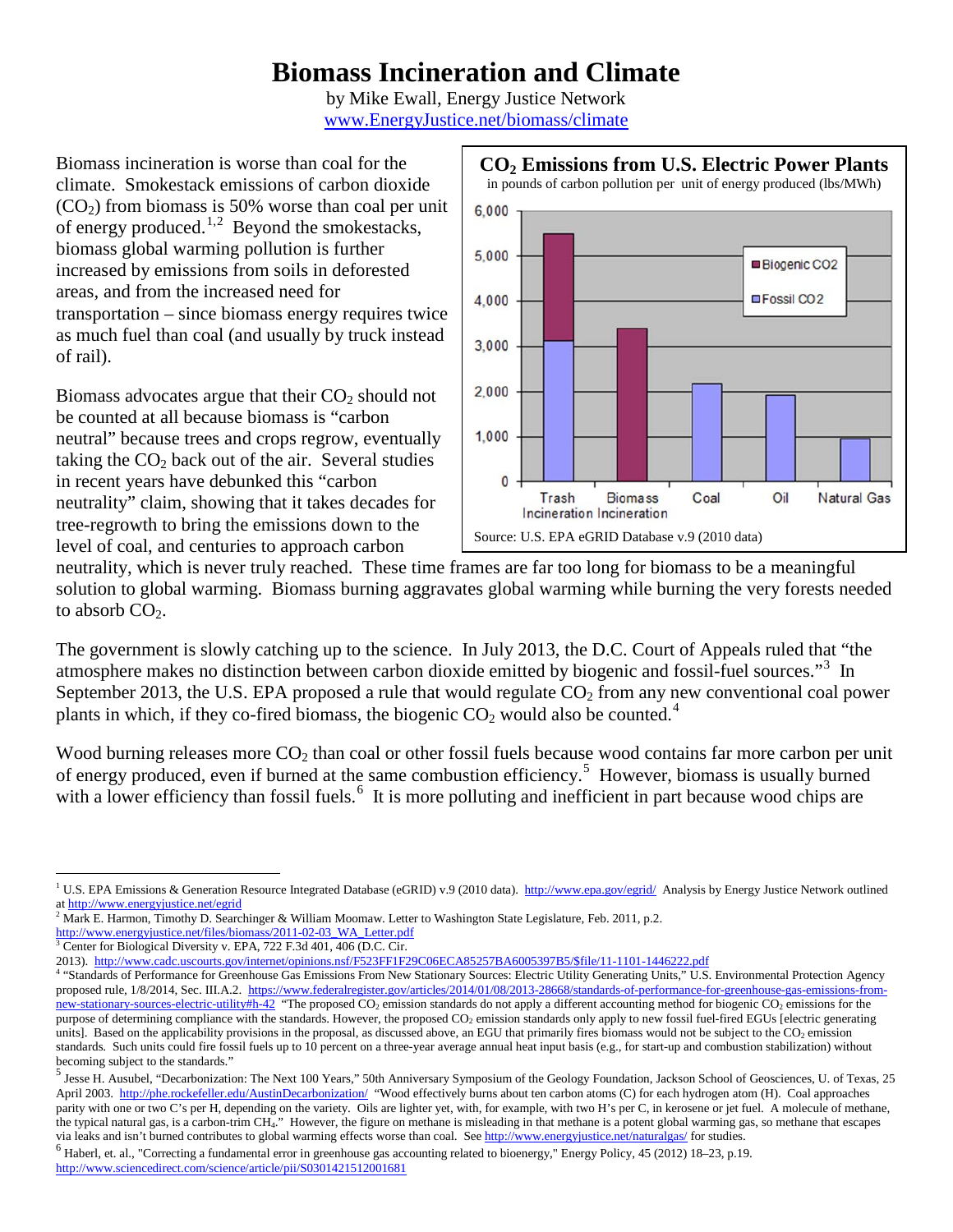about 45-50% water by weight.<sup>[7](#page-1-0)</sup> Before "useful energy" can be generated, the water must be heated and driven off, which consumes energy and degrades facility efficiency.<sup>[8](#page-1-1)</sup>

Burning forests for energy is a double-whammy for global warming. U.S. forest growth annually pulls enough  $CO<sub>2</sub>$  out of the atmosphere to counteract about 14% of the  $CO<sub>2</sub>$  emissions from each year of power generation.<sup>[9](#page-1-2)</sup> Cutting and burning these trees releases their stored carbon while crippling the ability of forests to serve as a carbon sink.

### **Busting the "carbon-neutrality" myth:**

The carbon-neutrality myth and alleged carbon emissions benefits of biomass depend on many faulty assumptions, including:

- 1. That fossil fuels are displaced when biomass is burned
- 2. That  $CO<sub>2</sub>$  emitted from biomass burning is instantly sucked up by newly growing plants (additional ones that would not have been growing, anyway) and that these plants are left to grow until a point of "carbon neutrality" is reached
- 3. That rotting biomass releases as much or more global warming pollution than burning would
- 4. That any "terrestrial" (non-fossil fuel) carbon adds to climate change regardless of whether it's in the air, or sequestered in plant matter or soils
- 5. That there are no CO2 emissions from logging or transportation
- 6. That there are not significant carbon emissions from soils after logging

## **Are fossil fuels actually displaced when biomass is burned?**

Displacement sometimes occurs but, more typically, biomass competes within the realm of renewable energy subsidies and mandates, primarily competing with (emission-free) wind and solar. Even if fossil fuels were displaced, they're being displaced by an inefficient and dirty fuel that is worse than fossil fuels for the climate.

37 states plus DC have some sort of renewable electricity mandate, usually known as Renewable Portfolio Standard (RPS) laws, which require increasing amounts of "renewable" energy in the mix of companies selling electricity. These mandates usually are split into two classes, or tiers, where biomass and landfill gas burning typically compete with wind and solar in the top tier, where credits are worth more. Trash incineration usually competes in a second tier with hydroelectric and other dirtier, cheaper and/or pre-existing sources.

Within this top tier, biomass is sucking up a large portion of the credits used to meet these mandates – credits that otherwise would go to wind power. In Massachusetts in 2011, 48% of the energy used to comply with their Class I requirements (where biomass competes with wind and solar) came from combustion technologies (mainly landfill gas burning and biomass incineration), equal to the portion coming from wind and solar.<sup>10</sup> The figures are nearly identical in Pennsylvania in 2012, with 48% of their Tier I requirements coming from combustion sources, mainly landfill gas and biomass.<sup>[11](#page-1-4)</sup> In DC, 93% of their Tier I mandate in 2011 came from biomass and landfill gas, gradually falling from 100% in the first two years of their program.<sup>[12](#page-1-5)</sup>

<span id="page-1-4"></span><sup>11</sup> "2012 Annual Report -- Alternative Energy Portfolio Standards Act of 2004," PA Public Utility Commission, October 2013, p.29. [http://paaeps.com/credit/getFilenouser.do?file=AEPSReport\\_12.pdf&docdir=true](http://paaeps.com/credit/getFilenouser.do?file=AEPSReport_12.pdf&docdir=true)

<span id="page-1-0"></span><sup>&</sup>lt;sup>7</sup> "TechLine – Wood Biomass for Energy," Forest Products Laboratory, April 2004, p.1. [http://www.fs.fed.us/sustainableoperations/greenteam](http://www.fs.fed.us/sustainableoperations/greenteam-toolkit/documents/WoodBiomassForEnergy.pdf)[toolkit/documents/WoodBiomassForEnergy.pdf](http://www.fs.fed.us/sustainableoperations/greenteam-toolkit/documents/WoodBiomassForEnergy.pdf)

<span id="page-1-1"></span><sup>&</sup>lt;sup>8</sup> Mary S. Booth & Josh Schlossberg, "Comments on the Vermont Comprehensive Energy Plan," Partnership for Policy Integrity, July 13, 2011, p.2. <http://www.pfpi.net/wp-content/uploads/2011/07/PFPI-Comments-on-Vermont-Comprehensive-Energy-Plan.pdf><br><sup>9</sup> Mary Booth & Richard Wiles, "Clearcut Disaster: Carbon Loophole Threatens U.S. Forests," Environmental Working Group

<span id="page-1-2"></span>

<http://static.ewg.org/pdf/EWG-clearcut-disaster.pdf>Carbon dioxide sequestered into new forest growth was estimated by calculating the growth increment of forests

<span id="page-1-3"></span>between 2002 and 2007, using Forest Service data.<br><sup>10</sup> "Massachusetts RPS & APS Annual Compliance Report for 2011," Department of Energy Resources Executive Office of Energy & Environmental Affairs Commonwealth of Massachusetts, April 9, 2013, p.14[. http://www.mass.gov/eea/docs/doer/rps-aps/rps-aps-2011-annual-compliance-report.pdf](http://www.mass.gov/eea/docs/doer/rps-aps/rps-aps-2011-annual-compliance-report.pdf)

<span id="page-1-5"></span><sup>&</sup>lt;sup>12 "2</sup>013 Report on the Renewable Energy Portfolio Standard," Public Service Commission of the District of Columbia, April 1, 2013. "Renewable Energy Credits Submitted tor 2011 Compliance" chart, p.13. [http://www.dcpsc.org/pdf\\_files/reports/renewable\\_2013.pdf](http://www.dcpsc.org/pdf_files/reports/renewable_2013.pdf) Previous years available in the annual reports at: <http://www.dcpsc.org/Electric/Renewable.asp>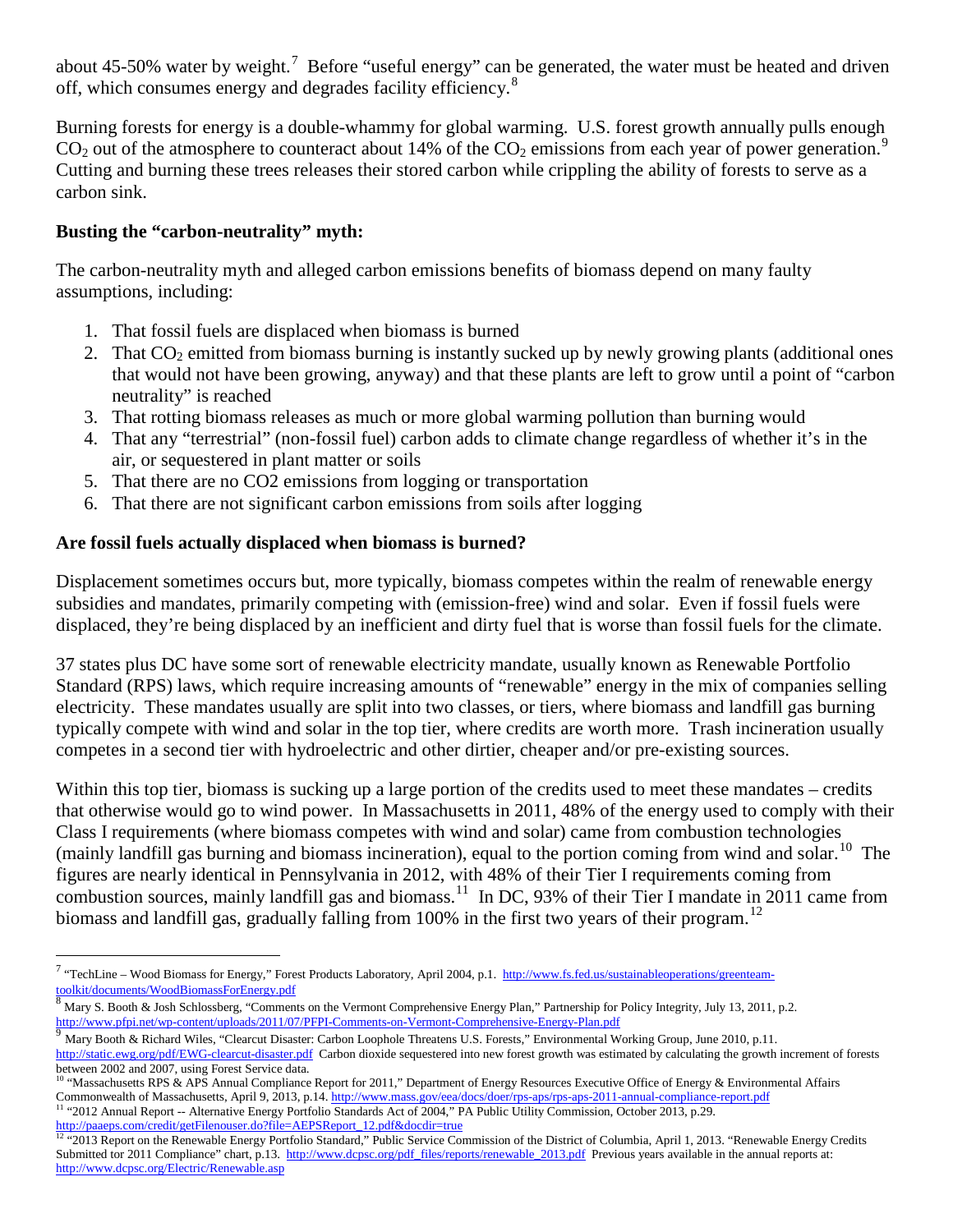### **Biomass CO2 emissions are not instantly sucked up by newly-growing plants**

#### **Counting CO2 captured when trees regrow is double-counting.**

The  $CO<sub>2</sub>$  absorbed by trees is often double-counted by biomass proponents, since it should only count if *extra* tree growth occurs beyond that which would have happened anyway (without biomass burning). Climate models already account for tree growth as part of the status quo. Carbon neutrality assumes that biomass grown is in addition to what would have grown anyway, which is almost never true.[13](#page-2-0),[14](#page-2-1)One cannot legitimately take credit for forest growth elsewhere (that is, not on the plot that was cut for fuel, but on other forests), and pretend the trees know that biomass is being burned somewhere and grow faster to compensate! Cutting and burning trees in one place does not by itself increase forest carbon uptake elsewhere.<sup>[15](#page-2-2)</sup>

Trees aren't necessarily being replanted when they are cut to burn for biomass. This is especially true where the "biomass" is a waste product, like construction and demolition wood waste, or the "biogenic" portion of municipal solid waste.<sup>[16](#page-2-3)</sup>

Even where there is dedicated replanting, biomass  $CO<sub>2</sub>$  emissions **are not instantly sucked up by newly growing trees.** Biomass can only truly be carbon-neutral if 100% of the  $CO<sub>2</sub>$  emitted by burning it is instantly canceled out by new, additional tree growth. This is clearly not happening. Even if new trees were planted, they cannot instantly absorb as much  $CO<sub>2</sub>$  as it took another tree a lifetime to accumulate.

"Clearing or cutting forests for energy, either to burn trees directly in power plants or to replace forests with bioenergy crops, has the net effect of releasing otherwise sequestered carbon into the atmosphere, just like the extraction and burning of fossil fuels. That creates a carbon debt, may reduce ongoing carbon uptake by the forest, and as a result may increase net greenhouse gas emissions for an extended time period and thereby undercut greenhouse gas reductions needed over the next several decades."

-Letter from 90 scientists to U.S. House and Senate Majority Leaders urging proper accounting of biomass impacts on global warming, May 17, 2010. [http://www.energyjustice.net/files/biomass/90scientist](http://www.energyjustice.net/files/biomass/90scientistsletter.pdf) [sletter.pdf](http://www.energyjustice.net/files/biomass/90scientistsletter.pdf) Citing J. Fargione, J. Hill, Tilman D., Polasky S., Hawthorne P (2008), Land Clearing and the Biofuel Carbon Debt, Science, 319:1235-1238. [http://www.atmos.washington.edu/2009Q1/111/Rea](http://www.atmos.washington.edu/2009Q1/111/Readings/Fargione2008_biofuel_land-clearing.pdf) [dings/Fargione2008\\_biofuel\\_land-clearing.pdf](http://www.atmos.washington.edu/2009Q1/111/Readings/Fargione2008_biofuel_land-clearing.pdf)

EPA's analysis of  $CO_2$  impacts shows that, for a given amount of  $CO_2$  released today, about half will be taken up by the oceans and terrestrial vegetation over the next 30 years, a further 30% will be removed over a few centuries, and the remaining 20% will slowly decay over time such that it will take many thousands of years to remove from the atmosphere.<sup>[17](#page-2-4)</sup>

To do any better than this status quo, biomass must cause *extra* plant growth to counter the 50%-higher-thancoal pulse of  $CO<sub>2</sub>$  released when burning. Part of the carbon neutrality argument relies on the idea that newlygrowing baby trees store more carbon than mature trees. However, a 2010 study of northeastern U.S. hardwood forests found that leaving forests alone ("no management") is the best for their storing carbon.<sup>[18](#page-2-5)</sup>

<span id="page-2-0"></span><sup>&</sup>lt;sup>13</sup> Haberl, et. al., "Correcting a fundamental error in greenhouse gas accounting related to bioenergy," Energy Policy, 45 (2012) 18–23, pp.19-20.<br>http://www.sciencedirect.com/science/article/pii/S0301421512001681

<span id="page-2-1"></span>http://iopscience.iop.org/1748-<br>9326/5/2/024007/pdf/1748-9326\_5\_2\_024007.pdf<br>9326/5/2/024007/pdf/1748-9326\_5\_2\_024007.pdf

<span id="page-2-2"></span><sup>&</sup>lt;sup>15</sup> Mark E. Harmon, Timothy D. Searchinger & William Moomaw. Letter to Washington State Legislature, Feb. 2011. [http://www.energyjustice.net/files/biomass/2011-](http://www.energyjustice.net/files/biomass/2011-02-03_WA_Letter.pdf) [02-03\\_WA\\_Letter.pdf](http://www.energyjustice.net/files/biomass/2011-02-03_WA_Letter.pdf)

<span id="page-2-3"></span><sup>&</sup>lt;sup>16</sup> Massachusetts Environmental Energy Alliance, "Comments on the draft Beneficial Use Determination (BUD) issued to Palmer Renewable Energy (PRE) for its fuel supply," November 16, 2009, p.4.<http://www.pfpi.net/wp-content/uploads/2011/03/MEEA-commnents-on-Palmer-BUD-11-18-09.pdf>Massachusetts Department of Environmental Protection (MassDEP) rejected PRE's claim that burning construction and demolition waste could be carbon neutral, stating: "MassDEP believes it is highly unlikely that Somerset Power could make an acceptable demonstration that construction and demolition is a source of carbon neutral fuel. It would be difficult, if not impossible, to have the information necessary to provide a reliable carbon neutral life-cycle analysis that includes consideration of material source, harvesting practices, transportation, impact of any coatings or treatments applied, and land use changes. At this time, it is unclear how such an analysis would even be done and

<span id="page-2-4"></span>evaluated."<br><sup>17</sup> 74. Fed Reg.18886, p.18899, April 24, 2009, Proposed Endangerment and Cause or Contribute Findings for Greenhouse Gases Under Section 202(a) of the Clean Air Act.<http://www.gpo.gov/fdsys/pkg/FR-2009-04-24/pdf/E9-9339.pdf>

<span id="page-2-5"></span><sup>&</sup>lt;sup>18</sup> Nunery, J.S. and W.S. Keeton, "Forest carbon storage in the northeastern United States: Net effects of harvest frequency, post-harvest retention, and wood products," Forest Ecology and Management, 259 (2010) 1363-1375. [http://www.uvm.edu/giee/pubpdfs/Nunery\\_2010\\_Forest\\_Ecology\\_and\\_Management.pdf](http://www.uvm.edu/giee/pubpdfs/Nunery_2010_Forest_Ecology_and_Management.pdf)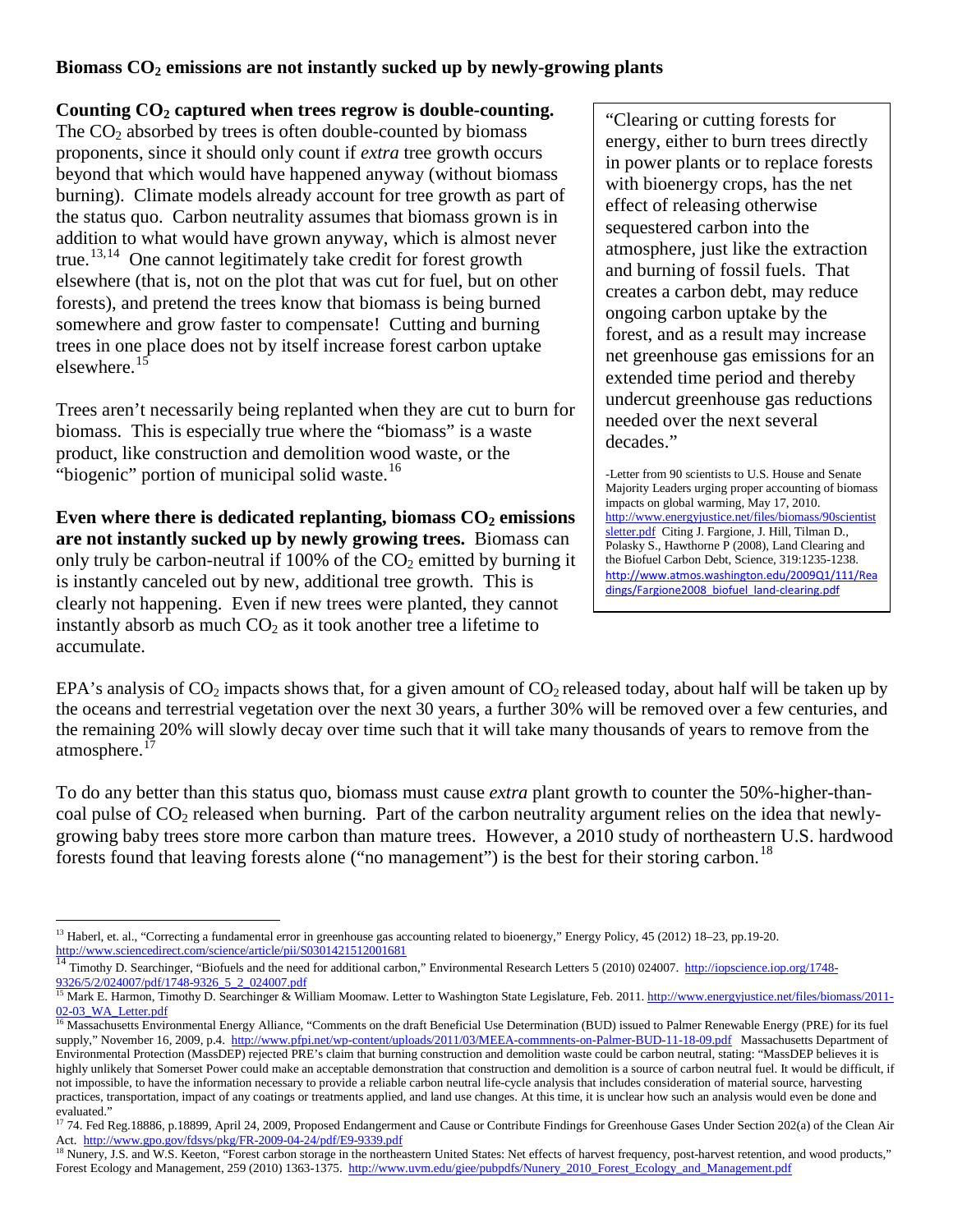**Biomass is not carbon neutral in a meaningful time-frame. [19](#page-3-0)** The "it'll grow back" argument neglects the fact that it takes too long to recapture the  $CO<sub>2</sub>$  that is instantly released from burning. With global warming already upon us, we cannot afford to be relying on fuels that release more  $CO<sub>2</sub>$  than coal, then wait decades for nature to compensate. This is especially true in light of the need to avoid global warming tipping points (like the melting of ice sheets and arctic tundra) in the next 1-2 decades to avert catastrophic levels of warming. Studies have shown that it takes about  $45-75$  years of tree regrowth to just get the extra pulse of  $CO<sub>2</sub>$  down to the level where it's just as bad as coal burning. In that time lag, real CO2 molecules in the atmosphere are heating up the planet, pushing us toward more and more tipping points.

In 2010, the Commonwealth of Massachusetts commissioned the Manomet Center for Conservation Sciences to conduct the landmark study that showed this carbon debt, making biomass worse than coal for the climate over the first 45-75 years.<sup>[20](#page-3-1),21</sup> Even these shocking figures are conservative and likely underestimate the global warming impacts of biomass, meaning that it takes even longer for biomass to become equivalent to coal. This is due to several assumptions in the Manomet report, including that large trees are used for biomass (cutting smaller trees has a greater impact), that logged stands are not recut before they can fully take in the carbon they released, that a high portion of tree tops and limbs are burned, and that soil carbon emissions are negligible (they aren't).<sup>[22](#page-3-3)</sup> Further studies have affirmed that parity with fossil fuels could take as much as 200-300 years.[23,](#page-3-4)[24](#page-3-5)

Of course, parity with fossil fuels is not carbon neutrality. It takes centuries to millennia to approach carbon neutrality, which is never truly reached – especially since trees are likely to be harvested again before such neutrality could be approached.<sup>25</sup> Since trees are likely to be harvested again before parity with fossil fuels can be reached, this negates any equivalence with fossil fuels, and making the carbon balance far worse than coal burning. From a strictly carbon-centric perspective, it makes more sense to burn coal and plant trees than to burn trees and plant trees. Of course, coal is dangerous for many other reasons, and this comparison should not be interpreted as an endorsement of any fossil fuels. There are clean alternatives to both, as are outlined later in this report.

#### **Is burning biomass better than letting it rot?**

No. Biomass proponents will sometimes argue that decaying biomass will release  $CO<sub>2</sub>$  and methane anyway, harming the climate, in order to justify not counting the emissions from biomass burning as anything additional to the status quo.

In fact, this depends a lot on the type of biomass and what would happen to it. However, it's hard to emit as much global warming pollution as biomass incineration does, or as quickly.

Most "biomass" burning is wood cut specifically to burn for energy, or "wood waste," which could mean anything from parts of trees that normally would be left in the forest, to wood pieces cut in lumber mills that don't become part of the product, to construction and demolition (C&D) wood waste or disaster debris.

[http://www.manomet.org/sites/default/files/publications\\_and\\_tools/Manomet\\_Biomass\\_Report\\_Full\\_June2010.pdf](http://www.manomet.org/sites/default/files/publications_and_tools/Manomet_Biomass_Report_Full_June2010.pdf)

<span id="page-3-3"></span><sup>22</sup> Mary Booth, "Review of the Manomet Biomass Sustainability and Carbon Policy Study," Clean Air Task Force, July 2010. [http://www.catf.us/resources/whitepapers/files/201007-Review\\_of\\_the\\_Manomet\\_Biomass\\_Sustainability\\_and\\_Carbon\\_Policy\\_Study.pdf](http://www.catf.us/resources/whitepapers/files/201007-Review_of_the_Manomet_Biomass_Sustainability_and_Carbon_Policy_Study.pdf) <sup>23</sup> Giuliana Zanchi, Naomi Pena & Neil Bird, "The Upfront Carbon Debt of Bioenergy," Joanneum Research, May 2010, p.2.

<span id="page-3-0"></span><sup>&</sup>lt;sup>19</sup> Alessandro Agostini, Jacopo Giuntoli & Aikaterini Boulamanti, Luisa Marelli (ed.), "Carbon accounting of forest bioenergy – Conclusions and recommendations from a critical literature review," Joine Research Centre, European Commission, 2013 (Report EUR 25354 EN), pp.15-18[. http://iet.jrc.ec.europa.eu/bf-ca/sites/bf](http://iet.jrc.ec.europa.eu/bf-ca/sites/bf-ca/files/files/documents/eur25354en_online-final.pdf)[ca/files/files/documents/eur25354en\\_online-final.pdf](http://iet.jrc.ec.europa.eu/bf-ca/sites/bf-ca/files/files/documents/eur25354en_online-final.pdf)

<span id="page-3-1"></span><sup>&</sup>lt;sup>20</sup> Thomas Walker, et. al., "Biomass Sustainability and Carbon Policy Study," Manomet Center for Conservation Sciences Report to the Commonwealth of Massachusetts Department of Energy Resources, June 2010 (Report NCI-2010-03).

<span id="page-3-2"></span><sup>&</sup>lt;sup>21</sup> Thomas Walker, "USDA Bioelectricity and GHG Workshop," Oral Presentation – "Manomet & Biomass: Moving Beyond the Soundbite," Washington, DC, November 15, 2010. Figures from Manomet study summarized in Table 1, p.12 ("Years to Achieve Equal Cumulative Flux with Fossil Fuels") in "Is Biopower Carbon Neutral?" by Kelsi Bracmort, Congressional Research Service, July 19, 2013 (Rept. No. report # R41603).<http://www.fas.org/sgp/crs/misc/R41603.pdf>

<span id="page-3-5"></span><span id="page-3-4"></span>[http://www.birdlife.org/europe/pdfs/Bioenergy\\_Joanneum\\_Research.pdf](http://www.birdlife.org/europe/pdfs/Bioenergy_Joanneum_Research.pdf)<br><sup>24</sup> Haberl, et. al., "Correcting a fundamental error in greenhouse gas accounting related to bioenergy," Energy Policy 45 (2012) 18-23, p.20. <http://www.sciencedirect.com/science/article/pii/S0301421512001681>

<span id="page-3-6"></span><sup>&</sup>lt;sup>25</sup> Bjart Holtsmark, "The outcome is in the assumptions: analyzing the effects on atmospheric  $CO<sub>2</sub>$  levels of increased use of bioenergy from forest biomass," GCB Bioenergy (2012).<http://onlinelibrary.wiley.com/doi/10.1111/gcbb.12015/abstract> (full copy online at[: http://www.maforests.org/Biomass%20Assumptions.pdf\)](http://www.maforests.org/Biomass%20Assumptions.pdf)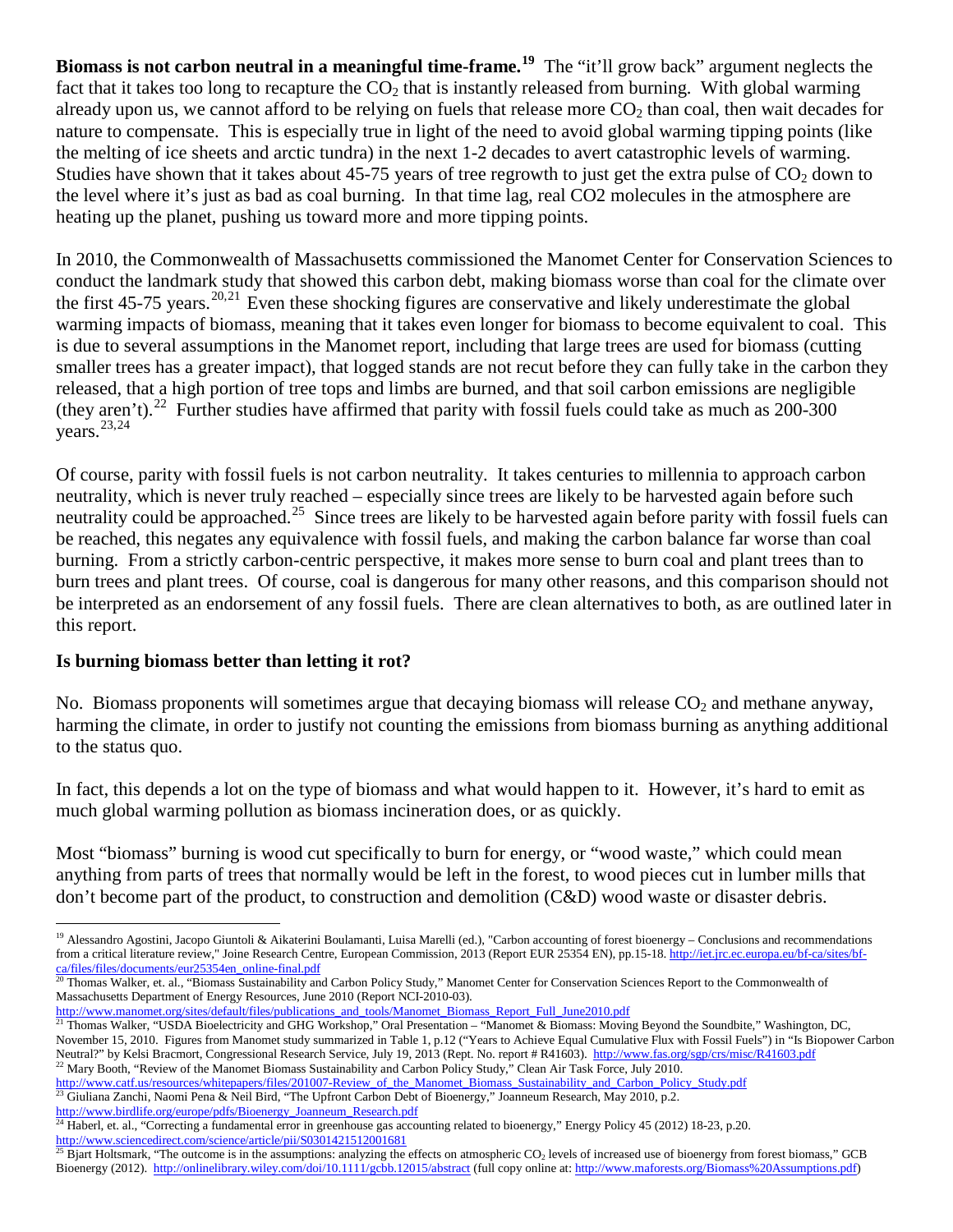Proper carbon accounting<sup>[26](#page-4-0)</sup> for forest biomass needs to recognize that trees left standing in a forest don't die and decompose instantly, but take 10-30 years for 90% of wood to decompose naturally once the tree eventually dies, or once logging waste is left behind.<sup>[27](#page-4-1)</sup> In this process, much of the carbon ends up locked up in soils.<sup>[28,](#page-4-2)[29](#page-4-3)</sup> Not all of it ends up in the atmosphere where it can contribute to global warming. However, when a tree is burned, all of its carbon is instantly injected into the atmosphere.

Only waste that would end up in landfills poses a serious threat of generating major global warming pollution, because some of it forms methane when the organic waste breaks down in the absence of oxygen (anaerobically). Landfill gas – a combination of about half  $CO<sub>2</sub>$  and half methane – is released, and even the best gas capture systems still allow much of the gas to escape uncaptured. Captured gas usually ends up being burned, reducing nearly all of the methane to  $CO<sub>2</sub>$ . However, the methane that does escape is a potent global warming pollutant, since it's now understood to be 105 times more powerful than  $CO<sub>2</sub>$  at heating the atmosphere, when measured over a 20-year time frame (about 33 times worse than  $CO<sub>2</sub>$  over a 100 year timeframe).<sup>30</sup> This landfill gas problem can be avoided by digesting organic waste before landfilling it, so that methane-generating potential is largely removed in a place where all of the methane can be captured.

The argument that biomass is better for the climate if burned than landfilled is not appropriate for two reasons. First, even in landfills, much of the carbon is not released into the atmosphere, but is sequestered long-term, as is recognized by EPA modeling.<sup>[31](#page-4-5)</sup> This is true, even for organics that rapidly degrade, like grass clippings and food waste. Second, the types of things burned for biomass are not these wetter wastes that degrade fast, but dry material – either construction and demolition wood waste (which takes much longer to degrade) or things that are not landfilled, like poultry litter or clean wood.

#### **The issue isn't "terrestrial" carbon, but atmospheric carbon**

The biomass promoters who insist on the difference between "fossil carbon" and "biogenic carbon" make a big mistake when they assume two things: (1) that the atmosphere can tell the difference between a  $CO<sub>2</sub>$  molecule from a fossil fuel source compared to a biogenic source, and (2) that any "terrestrial" carbon adds to climate change regardless of whether it's in the air, or sequestered in plant matter or soils. What matters is whether the carbon is in the air or not. A global warming researcher said that assuming from the outset that biomass combustion is carbon neutral means that a forest would have the same carbon footprint whether it is standing or cut down.<sup>32</sup> More pointedly, biomass promoters will pretend that a standing forest has the same impact as one that has been cut and burned, as the carbon is still "terrestrial" (not below ground, like fossil fuels).

## Carbon neutrality ignores  $CO<sub>2</sub>$  emissions from logging and transportation

Biomass power requires millions of gallons of diesel fuel for harvesting equipment and shipping. Harvesting and transporting one ton of wood chips requires about 1.8 gallons of diesel fuel, assuming a 30-35 mile average hauling distance.<sup>[33](#page-4-7),34</sup> A 50 MW plant requires about one million gallons of diesel per year for wood harvesting and transportation. This amount of diesel use would increase if hauling wood longer distances, which would be

<span id="page-4-5"></span>

<span id="page-4-0"></span><sup>&</sup>lt;sup>26</sup> Greenpeace Canada, "Fueling a BioMess," November 2011, p.18.<http://www.greenpeace.org/canada/bioMESS/>

<span id="page-4-1"></span><sup>&</sup>lt;sup>27</sup> Mary Booth, "Comments from the Partnership for Policy Integrity to EPA on 'Deferral for CO2 Emissions from Bioenergy and Other Biogenic Sources under the Prevention of Significant Deterioration (PSD) and Title V Programs,' 76 Fed. Reg. 15,249 (March 21, 2011) DOCKET ID: EPA-HQ-OAR-2011-0083," May 5, 2011, pp.16-17.<http://www.pfpi.net/wp-content/uploads/2011/05/PFPI-comments-EPA-HQ-OAR-2011-0083.pdf><br><sup>28</sup>M-14.7. http://www.pfpi.net/wp-content/uploads/2011/05/PFPI-comments-EPA-HQ-OAR-2011-0083.pdf

<span id="page-4-3"></span><span id="page-4-2"></span><sup>&</sup>lt;sup>28</sup> *Id.* at 7.<br><sup>29</sup> Greenpeace Canada, "Fueling a BioMess," November 2011, p.18.<http://www.greenpeace.org/canada/bioMESS/>

<span id="page-4-4"></span><sup>&</sup>lt;sup>30</sup> Drew T. Shindell, Greg Faluvegi, Dorothy M. Koch, Gavin A. Schmidt, Nadine Unger & Susanne E. Bauer, "Improved Attribution of Climate Forcing to Emissions," Science 326, 716 (2009).<http://www.sciencemag.org/content/326/5953/716.full><br><sup>31</sup> U.S. Environmental Protection Agency, "Landfill Carbon Storage in EPA's Waste Reduction Model, Oct. 27, 2010.

<http://epa.gov/epawaste/conserve/tools/warm/pdfs/landfill-carbon-storage-in-warm10-28-10.pdf>

<span id="page-4-6"></span><sup>&</sup>lt;sup>32</sup> Eric Johnson, "Goodbye to carbon neutral: Getting biomass footprints right," Environmental Impact Assessment Review, Vol. 29, No. 3 (2009), pp.165-168. <http://www.sciencedirect.com/science/article/pii/S0195925508001637><br><sup>33</sup> Innovative Natural Besource Solutions LLC "Biomess Eval Availab

<span id="page-4-7"></span> $\frac{33}{33}$  Innovative Natural Resource Solutions LLC, "Biomass Fuel Availability – North Springfield, Vermont," Sept 2011, p.32.<br>http://psb.vermont.gov/sites/psb/files/orders/2012/2012-2/Exh.%20Pet.%20EWK-2.2.pdf

<span id="page-4-8"></span> $\frac{1}{34}$  30-35 mile average hauling distance confirmed with Eric Kingsley, INRS Vice President, personal communication Jan 6, 2014.